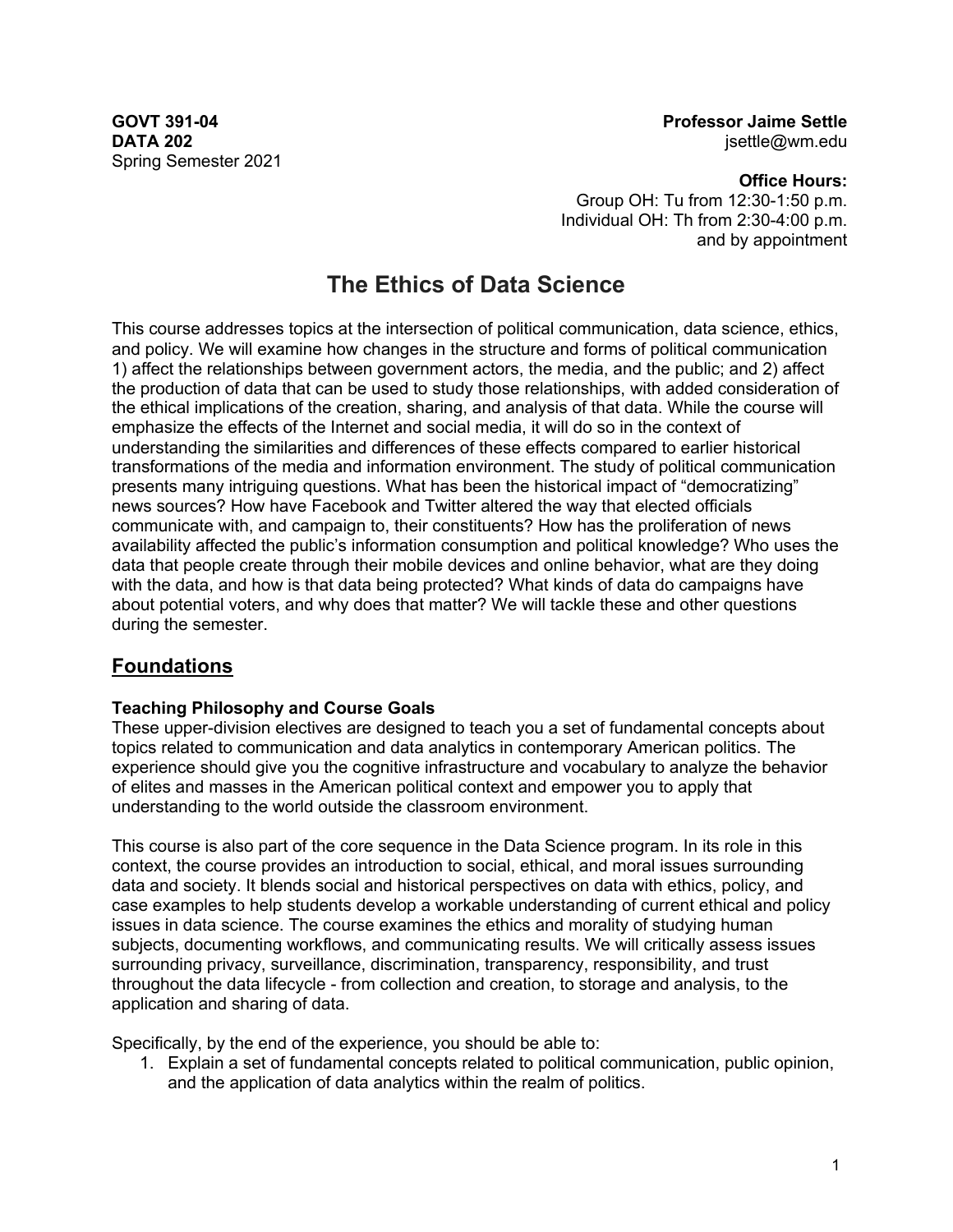- 2. Analyze the data-driven decisions of political and media elites in the American political context with an eye toward their consequences on the attitudes and behavior of the American public
- 3. Identify where politically-relevant data collection, analytics, and algorithms depend on human judgment or assumption in order to assess the ethical, privacy, and policy concerns of a given course of action in data-driven political decision-making
- 4. Apply your understanding of the course material to real world situations.

The subject matter of a course serves as a tool to help you develop skills to become a better thinker and communicator. Therefore, to serve their function in a liberal arts curriculum, these courses are designed to facilitate critical thinking and communication skills. Long after you've forgotten what "non-response bias" is, for example, I hope that what will endure is improvement in these foundational learning goals:

*Ask good questions.* Learning necessitates curiosity.

*Assess and synthesize information.* Use the course material to arrive at informed opinions.

*Engage in analytical reasoning.* Respectfully discuss and deliberate ideas.

*Communicate effectively.* Continue to improve the skills necessary to write or present a clearly argued and well-developed discourse.

## **General Expectations**

I recognize that we are immersed in unprecedented global, societal, and local uncertainty (more on that below). I aim to make this experience worth your time, and I ask for the same in return. I expect that you will stay on top of the course material according to the schedule provided and come prepared to participate actively in our synchronous sessions. I am eager to help you succeed. If you take your education seriously and communicate with me (with plenty of advance notice) about obstacles or challenges that may affect your performance in the course, I am happy to work with you to find mutually agreeable solutions. It is imperative in a remote learning environment to keep lines of communication clear and open. If you discover that you are struggling, I want to hear about it so that we can work together to get you back on track.

## **Writing Expectations**

My standards for writing are high and I expect students to produce concise and precise prose. Because of this, I do my best to make my expectations clear at the outset of the course and offer you low stakes opportunities to get feedback on your writing early in the semester. I encourage you to take advantage of the fact that I like to help students improve their writing; office hours are a great time to meet with me to discuss your work before or after due dates. I also recommend that you consult at least one of the following writing guides if you are consistently receiving negative feedback about the quality of your writing.

Strunk Jr., William I. and E.B. White. 1999. *The Elements of Style*, 4th Edition. Longman.

Zinsser, William. 1998. *On Writing Well*. New York: Harper.

# **Course Structure**

This course will keep you busy! You are receiving three credit hours for the course, and you should anticipate spending between nine and 12 hours a week on this course each week. (The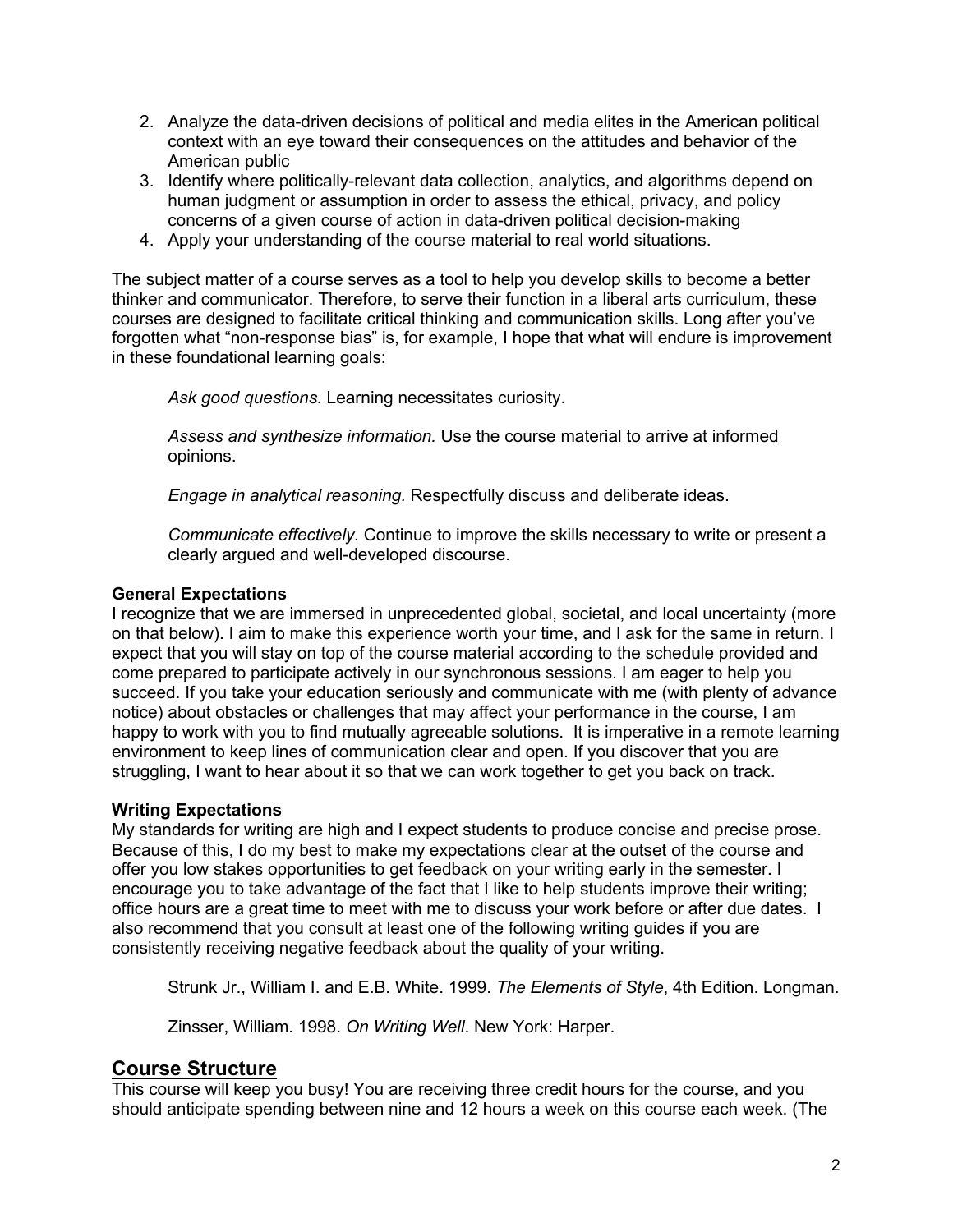standard calculation is one contact hour and two-three hours of additional work for every credit hour.) You will need to manage your time efficiently and responsibly.

#### **Course Units**

The experience will be divided into five units. We will have a different substantive focus for each unit, but each unit will follow a similar schedule, blending together several different types of activities. These include:

#### *Asynchronous Components*

Each unit will include material through which you will work independently. This will include approximately 100-120 minutes of asynchronous content designed to substitute for one class session a week (two class sessions a unit). This will also include  $\sim$ 4 hours of reading (or  $\sim$ 2 hours of reading/week). Some units will have slightly more, some will have slightly less.

Course Readings: You will be assigned a set of academic journal articles or book chapters to read for each unit. I strongly recommend you read them in the week in which they are assigned.

Lectures: I will prerecord a set of lectures (each ~15 minutes in length) that connect the course readings for that week to the broader academic literature on the topic. You need to watch these in advance of the discussion at the end of the week. I strongly recommend you read them in the week in which they are assigned.

Other Multimedia: Some units will include podcasts, documentaries, or video clips of speakers.

Accompanying this asynchronous material will be:

Unit Note Outline: a structured handout I provide to help you synthesize together the unit material. While I will not collect or grade these, the note outlines will be essential for you as you prepare for the midterm and final exam.

Pause and Connect Group Blog: each unit will include two or more activities where you connect with your peers to share your ideas. This will utilize the group blog feature on Blackboard.

Clarification Discussion Board: a discussion board where you can post questions and clarifications you need from the readings, lecture, and supplementary course material.

#### *Synchronous Components*

Although we will not be meeting in person, I hope to use a combination of Zoom and Google Docs to structure our remote synchronous sessions in a worthwhile way.

Group Office Hours: I encourage you to attend synchronously on Tuesdays during our assigned class time, but with a handful of exceptions, attendance on Tuesdays with be OPTIONAL. We will convene at 12:30 for you to ask questions about the course materials or for us to talk about connections between the course material and events in the news. When there are no more student-driven questions or discussion topics, we'll break. I will record the session and make it available after the fact. Students who would like to meet to work on their group projects can stay on the class Zoom or move to a different Zoom. **You should keep your calendars open on Tuesdays for the duration**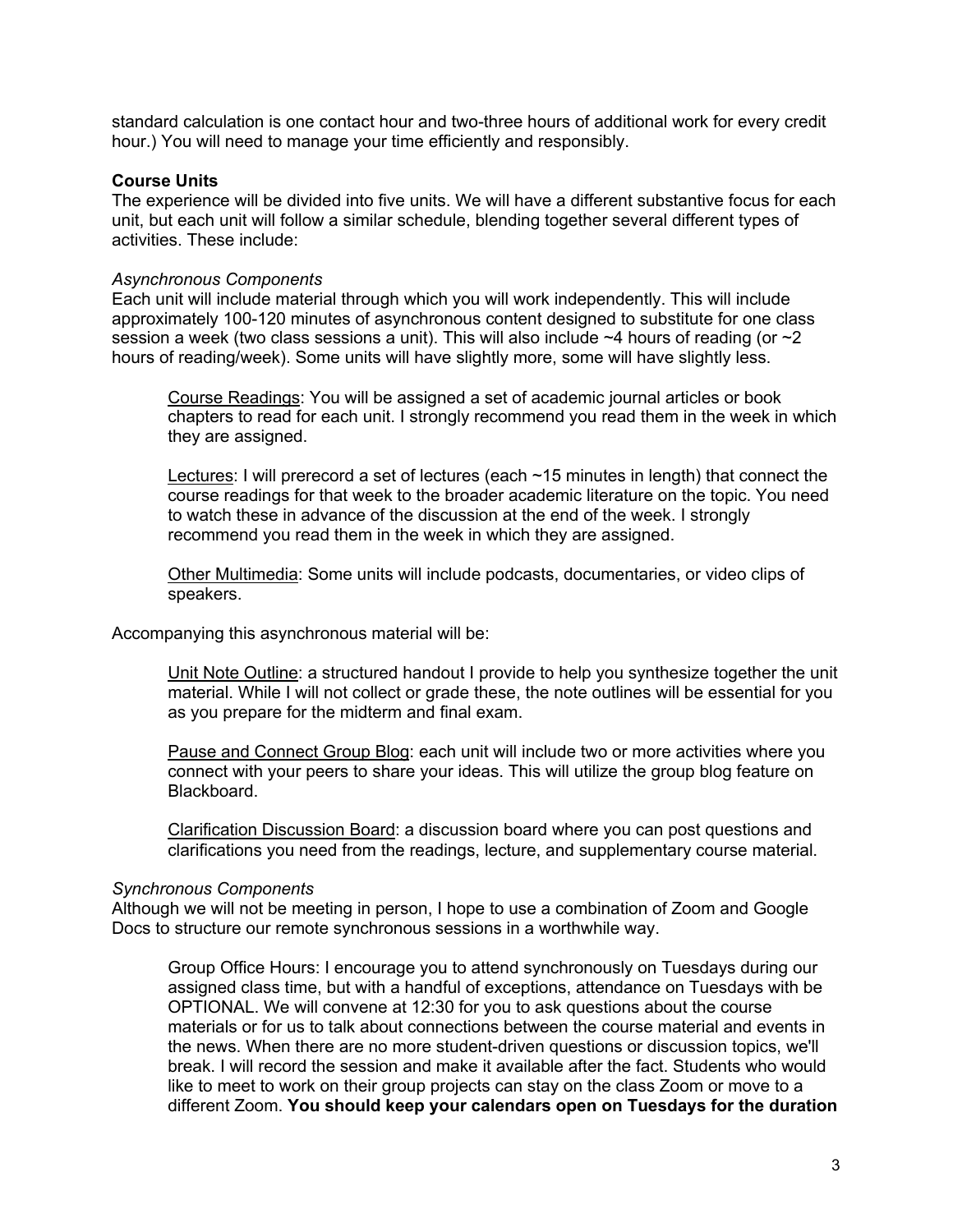#### **of the semester because you will occasionally be required to attend. Those dates are noted on the syllabus but may change.**

Weekly Discussion: You are required to attend the weekly course session during our assigned time on Thursdays. We'll meet as a whole class—sometimes breaking out to smaller groups—to address questions you have about the course material and to work together to synthesize what we're learning. Attendance is REQUIRED and I will NOT record the session.

## **Suggested Weekly Schedule**

It is up to you to set your own schedule about when to complete your work. I've provided my recommendation below about how to proceed through each unit. The most important thing is not to fall behind, so that you can take full advantage of the synchronous discussions each week.

|        | <b>Before</b><br>Tuesday at<br>12:30                                                                    | Tuesday,<br>12:30-1:50                                        | <b>Between</b><br>Tuesday and<br>Thursday                                                                                   | Thursday,<br>12:30-1:50 | After Thursday<br>class ends at<br>1:50                                   |
|--------|---------------------------------------------------------------------------------------------------------|---------------------------------------------------------------|-----------------------------------------------------------------------------------------------------------------------------|-------------------------|---------------------------------------------------------------------------|
| Week 1 | Complete<br>weekly course<br>readings and<br>take notes<br>Watch/listen to<br>asynchronous<br>materials | Attend group<br>ОH<br>Meet with<br>long-term<br>project group | Reconcile your<br>lecture and<br>reading notes<br>on the unit<br>note outline<br>Complete<br>Pause &<br>Connect<br>activity | Attend class            | Work on long<br>term course<br>assignments                                |
| Week 2 | Complete<br>weekly course<br>readings and<br>take notes<br>Watch/listen to<br>asynchronous<br>materials | Attend group<br>ОH<br>Meet with<br>long-term<br>project group | Reconcile your<br>lecture and<br>reading notes<br>on the unit<br>note outline<br>Complete<br>Pause &<br>Connect<br>activity | Attend class            | Polish unit<br>note outline<br>Work on long<br>term course<br>assignments |

# **Course Assignments**

All course assignments are described in detail in separate handouts. Some assignments have interim, ungraded deadlines.

*Assignment Due Date* Pause and Connect Blog (5%)<br>
Thursday Synchronous Sessions (10%) Day of discussion Thursday Synchronous Sessions (10%) Day of discussion<br>
Individual Assignment (20%) February 28<sup>th</sup>/April 11<sup>th</sup> Individual Assignment (20%)<br>
Group Project (20%)<br>
March 16<sup>th</sup>/April 23<sup>rd</sup><br>
March 16<sup>th</sup>/April 23<sup>rd</sup> Group Project (20%)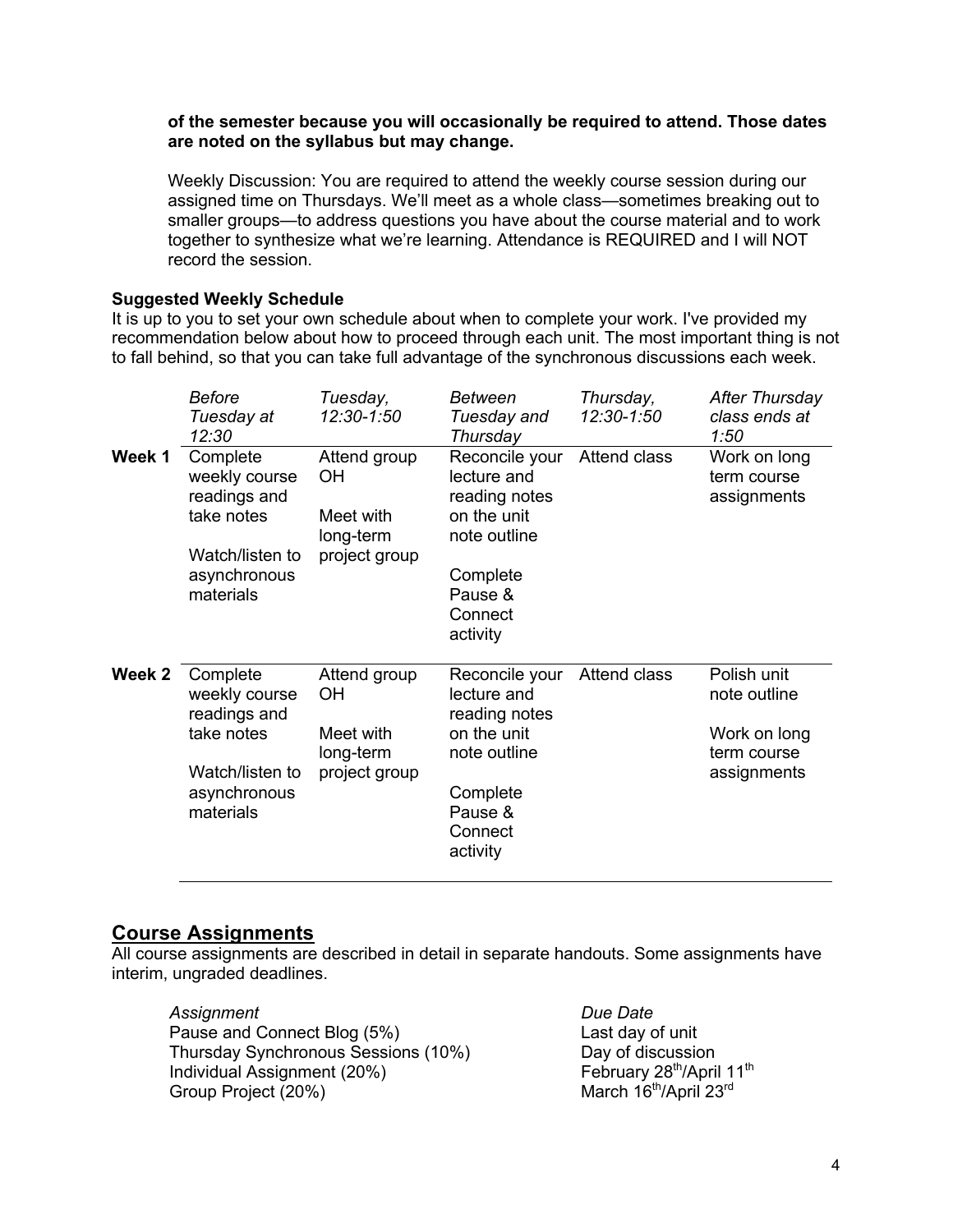| Midterm (20%) | March 25 <sup>th</sup> |
|---------------|------------------------|
| Final $(25%)$ | May $14th$             |

# **Course Policies**

### **Grades**

I reserve A's for excellent work. B's are for solid, above-average work while C's are for work of average quality. D's indicate work that is below average, and F's indicate work that is substantially below expectations.

| 100-93 A | 89-87 B+ | 79-77 C+ |      |
|----------|----------|----------|------|
| 92-90 A- | 86-83 B  | 76-73 C  |      |
|          | 82-80 B- | 72-70 C- | etc. |

### **Attendance**

Class attendance in synchronous sessions is required, though participation points will not be awarded simply for showing up. You have two unexcused absence for our Thursday synchronous sessions. Each unexcused absence after the second will result in a two-point deduction in your participation grade. Habitual tardiness to class bothers me and extreme cases can affect your participation grade; if you anticipate that you will be late with some frequency (for example, you have a class right before ours), please make me aware of the situation.

If you, a member of your family, or someone you live with contracts COVID-19, please alert me immediately. I will accommodate these attendance policies in the event of your own illness or the illness of someone in your family or residence.

#### **Late Policies—Exams**

The only valid reasons for missing and rescheduling an exam are due to a university-approved reasons (a documented illness, religious observance, death in the family or similarly grave family emergency, or a W&M-sponsored commitment that you have discussed with me before the assignment is due), or, during final exams only (as W&M allows), you have several exams in a row. If you are sick enough to miss a test, you are sick enough to go to the doctor. You must 1) email me before the exam to let me know about your illness; and 2) make every effort to take the test in the most expeditious manner possible. I prefer to give students the benefit of the doubt, but if I perceive that you are taking advantage of the situation, you will be subject to a penalty.

If you miss an exam for another reason, you can take a makeup exam for which the maximum grade you can earn is a C (75%).

## **Late Policies—Written Assignments**

I believe it is a lose-lose situation if you scramble to complete a paper for a deadline and don't turn in your highest quality work: you've missed out on an opportunity to become a better thinker and writer, and I have to grade a sub-par paper. Therefore, I have created a grade penalty system for extensions and late work that I hope incentivizes you to prioritize turning in your best work, even with a slight penalty, as opposed to adhering to a deadline and turning in sloppy work.

For the individual writing assignment, you can formally request an extension of up to one week in length. Up to two weeks before the due date, you will receive only a 1% deduction on the assignment for making the request. An additional 1% deduction is added each day you delay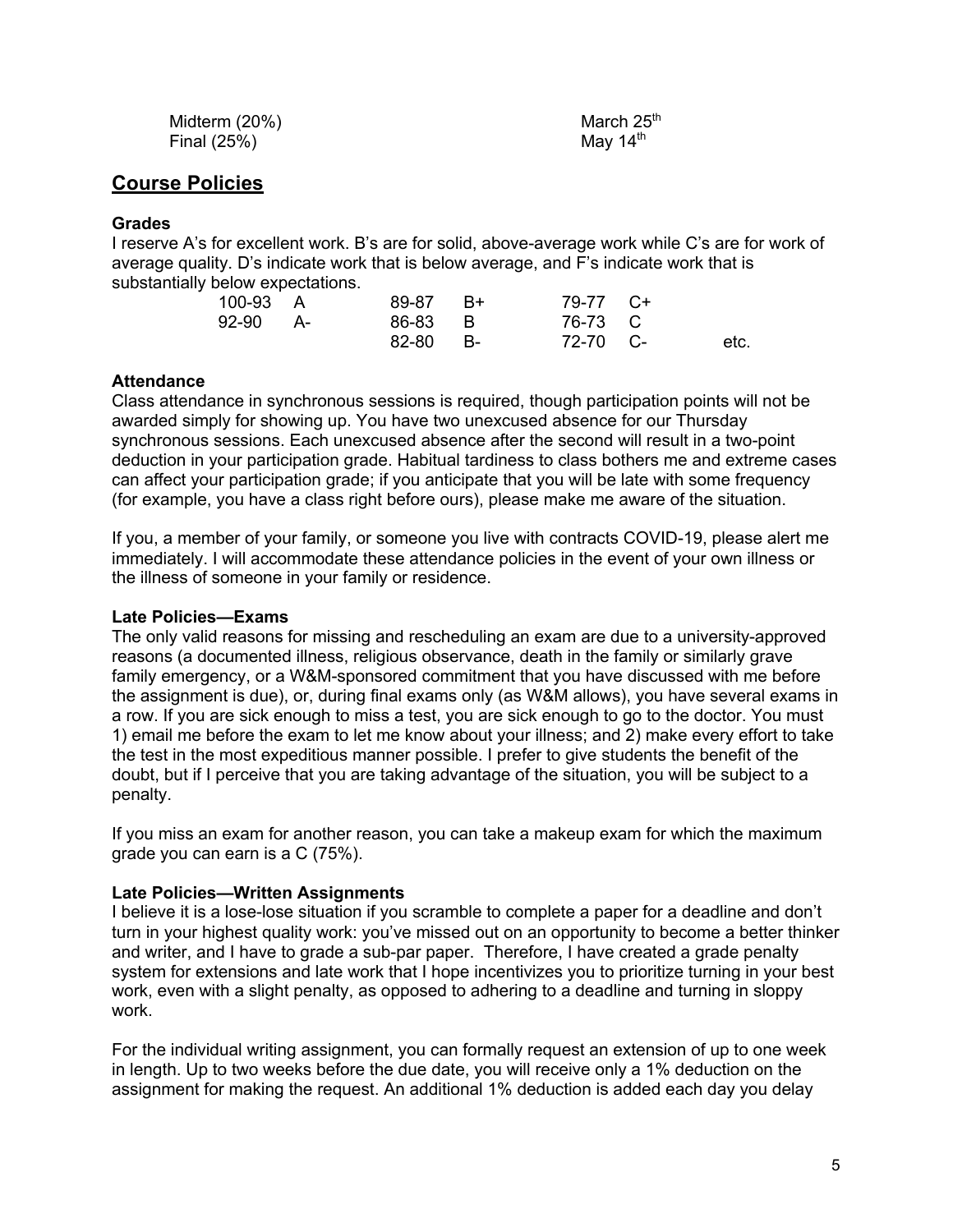your request within the two-week window. Therefore, if you ask for a change on the day the assignment is due, the maximum grade you can receive is an 85%.

| <b>Action</b>                               | Days +/- Due Date | <b>Penalty</b> | <b>Max Grade</b> |
|---------------------------------------------|-------------------|----------------|------------------|
| Assignment switch or extension requested    | -14 or more       | 1%             | 99               |
| (Form submitted electronically to Professor | $-10$             | 5%             | 95               |
| Settle)                                     | $-5$              | 10%            | 90               |
|                                             | $-2$              | 13%            | 87               |
|                                             | $-1$              | 14%            | 86               |
|                                             | Due Date          | 15%            | 85               |
| Assignment submitted                        | Due Date, after   | 10%            | 90               |
| (Assignment submitted electronically to     | class             |                |                  |
| Professor Settle for time-stamping; hard    | $+1$              | 15%            | 85               |
| copy submitted ASAP)                        | $+2$              | 20%            | 80               |
|                                             | $+3$              | 25%            | 75               |
|                                             | $+4$              | 30%            | 70               |
|                                             | $+5$              | 35%            | 65               |
|                                             | +6 or more        | 40%            | 60               |

Because I give you this option in advance, I do not grant extensions without penalty on assignments except in the case of the university-approved reasons outlined above. (The earlier you let me know about a situation that may affect your ability to turn in your paper on time, the better.) Computer malfunctions will not be considered a legitimate excuse for the late submission of assignments, so plan accordingly.

All assignments should be submitted to Blackboard by 11:59 p.m. on the date they are due. Assignments turned in after the deadline are subject to a 5% penalty for each day (or fraction there of) they are late until the maximum grade possible is a 60. Weekend days count. So, if you turn in an assignment the day after the assignment is due (even at 1:00 a.m.), the maximum grade possible is a 95. An assignment turned in two days after the due date will receive a maximum score of 90; three days late will receive a maximum of 85; three days late, 80, etc. If you are submitting your paper late, you must email it to me for time-stamping purposes.

## *I will not accept assignments after the Friday of the last week of regularly scheduled classes.*

# **Extra Credit**

Extra credit will rarely, if ever, be available. Consequently, it is imperative that you do your best on each and every assignment.

## **Grade Appeals**

If you are dissatisfied with your grade on an assignment, you can choose between two options. If you want to talk about your work and discuss ways you can improve on *future* assignments, I am happy to meet with you in office hours or by appointment. You cannot appeal your grade after we have this conversation. Therefore, if you are positive that you want to appeal your grade, you need to write a one-page double-spaced explanation of why you think your work merits a higher grade. After reading your appeal, I will re-grade your assignment. Your grade can go up, stay the same, or go down. We will *then* schedule a meeting to talk about your work.

## **You are expected to adhere to the Honor Code.**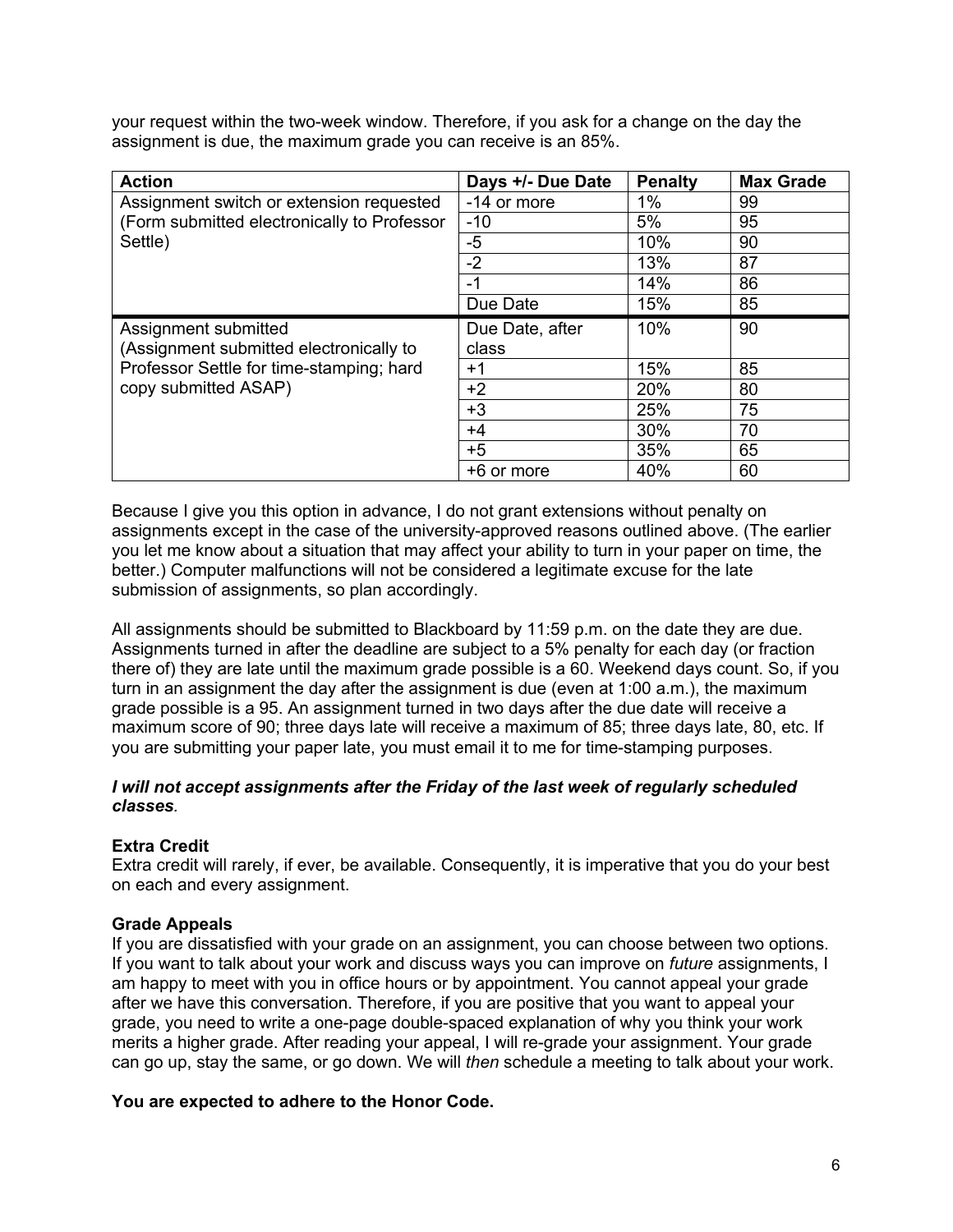The College of William & Mary has had an honor code since at least 1779. Academic integrity is at the heart of the College, and we all are responsible for upholding the ideals of honor and integrity. I assume that students take the Honor Code and plagiarism as seriously as I do and that academic misconduct will not become an issue in this class. The student-led honor system is responsible for resolving any suspected violations of the Honor Code, and we will report all suspected instances of academic dishonesty to the honor system. The Student Handbook (www.wm.edu/studenthandbook) includes your responsibilities as a student and the full Code. Your full participation and observance of the Honor Code is expected. To read the Honor Code, see www.wm.edu/honor.

I will make clear for the exams what resources/aids you may use while still being compliant with the Honor Code. I do NOT intend to use Honorlock or any other proctoring technology for the exams.

# **Misc. Policies**

### **"These Unprecedented Times" Accommodations**

We are in the middle stages of a global pandemic. Our country is deeply politically fractured. Collectively we are grappling with a much-needed and overdue racial reckoning. In combination, these factors greatly increase the uncertainty and discomfort we experience in our daily lives. How do we account for this in our learning experience?

First, I recommend that you appropriately define what success this fall will look like to you given these circumstances. Some of you see major benefits in remote learning, while others find it hard to stay motivated or connected. Some of you will be deeply personally affected by COVID-19, some of you will simply be deeply inconvenienced. Some of you will find that real world matters are more important to you than academic matters, while some of you will find solace in pouring yourself into schoolwork. Acknowledge your reality and set your goals accordingly.

Second, communication with me is imperative. I'd love to hear more about your priorities, goals, and circumstances when we meet in office hours at the beginning of the semester. You must keep me posted as situations develop this fall. I can't help you if I don't know what is going on in your life that will affect your performance in this course. I will be as flexible as I can, and the earlier you communicate the better.

Third, I expect you to comply with the University's Healthy Together Community Statement. Although we will not be meeting face-to-face this semester, you stand a better chance of keeping yourself, the people you care about, and our broader community safe if you abide by these policies and norms.

## **Technology**

I prefer that students keep their cameras on during synchronous sessions. I understand there are reasons this may present a challenge for some students. If you need to keep your camera off, I will respect your choice. In return, I ask that you compensate in some way to signal that you are as engaged with me, your peers, and the course material as are the students with their cameras turned on: writing longer or higher quality blog posts or using the clarification discussion board on Blackboard; making use of the chat function or the reaction buttons on Zoom; or coming more regularly to individual or group office hours.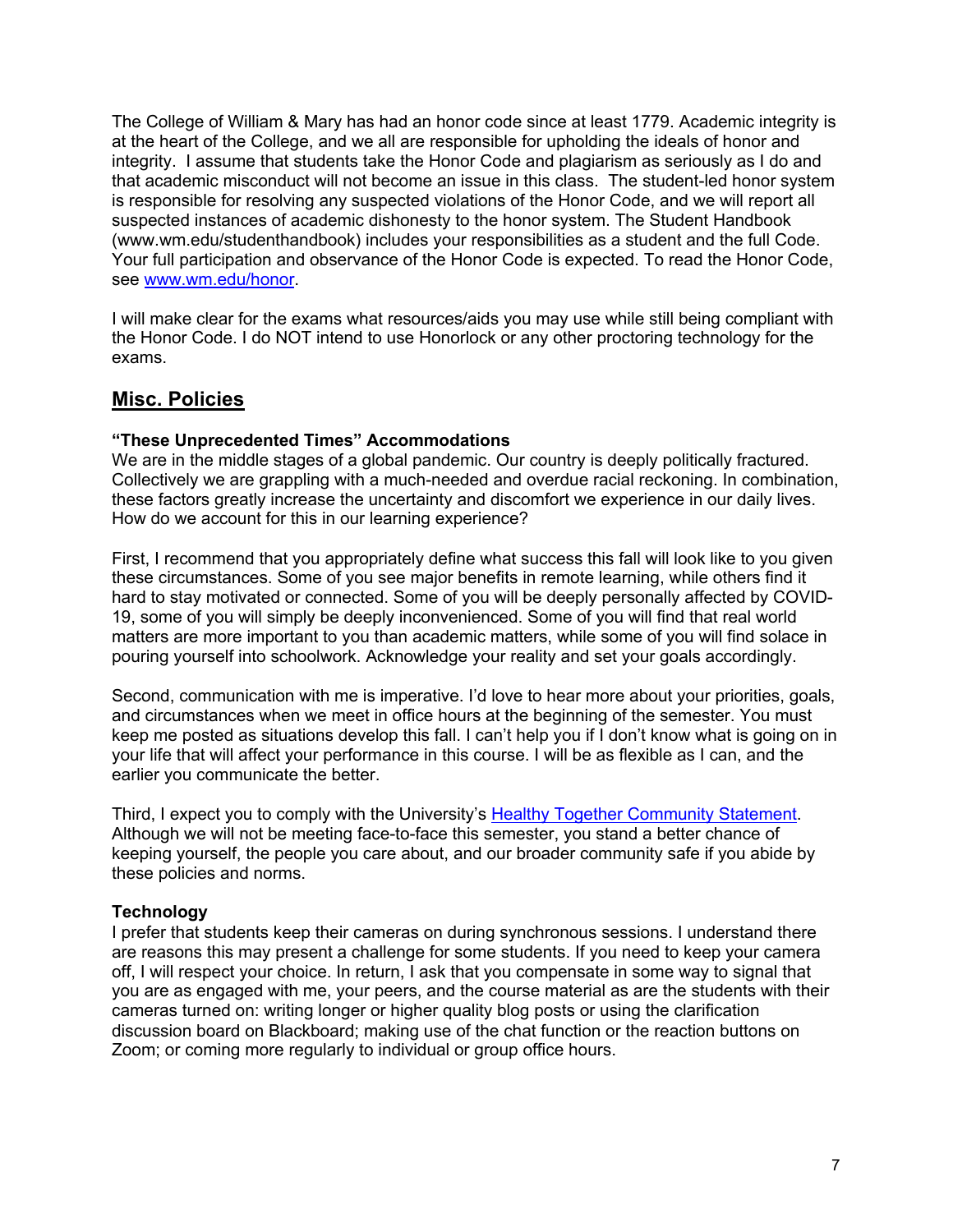It will be obvious to me and your peers if you are doing something on your computer other than engaging in class. Please be conscious of the signals you are sending to me and to your peers with your body language and eye contact.

Turn off your cell phones before signing into a synchronous session. If you are expecting an important call, tell me before class, keep your phone on vibrate, and turn your camera off when you receive the call.

### **Omnibus Project**

You will be required to participate in the Social Science Research Methods Center's Omnibus Project. The project is a collaborative subject pool for survey and experimental research conducted by students and faculty. To help introduce you to the field of political science, you will have the opportunity to participate as a subject in one or more research projects this semester. An alternative writing assignment will be offered to students who do not want to participate in the Omnibus Project or are not old enough to participate. The total time required will be approximately one hour.

### **Contact Policies**

My preference is to meet during office hours on Zoom for all substantive questions. Email is my preferred form of communication for anything about which I will need a record (an excused absence, setting up a meeting time outside of office hours, etc.) If we need to schedule a phone call, I will email you my cell number.

### **Add/Drop Policies**

The add/drop deadline is Friday, February  $5<sup>th</sup>$ . The last day to withdraw is Monday, March 29<sup>th</sup>.

#### **Disability Services**

William & Mary accommodates students with disabilities in accordance with federal laws and university policy. Any student who feels they may need an accommodation based on the impact of a learning, psychiatric, physical, or chronic health diagnosis should contact Student Accessibility Services staff at 757-221-2512 or at sas@wm.edu to determine if accommodations are warranted and to obtain an official letter of accommodation. For more information, please see **www.wm.edu/sas**.

# **Course Materials**

#### **Books to Purchase**

Wachter-Boettcher, Sara. *Technically Wrong: Sexist Apps, Biased Algorithms, and Other Threats of Toxic Tech*

#### **Articles, Excerpts, Documentaries, Podcasts, and Reports**

Posted on Blackboard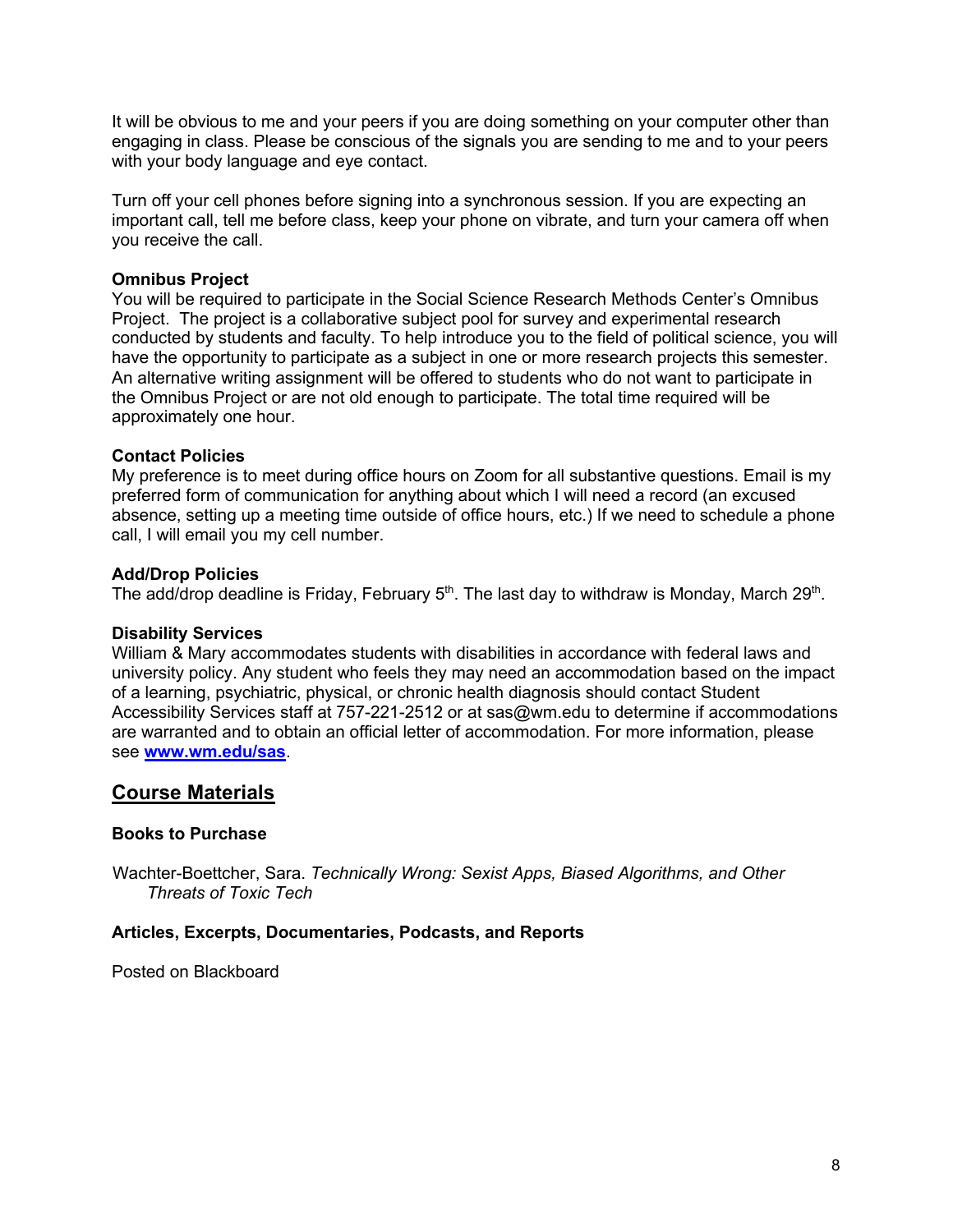# **Course Schedule**

*Note: I reserve the right to make modifications to this schedule, but I will not increase the workload.* 

# **Unit #1 People as Data: Data Generating Processes from Humans**

## **Unit Introduction**

In this unit, we will study the way that people make data as it relates to their political attitudes and behaviors. Traditionally, quantitative social scientists have collected data about people using survey research. However, the advent of digital technologies and the Internet have created a plethora of new ways for people to generate data, whether they are aware they are doing so, or not. After we assess the evolving methods used to collect systematic information about people's political behavior, we will think about the role of human choice and bias in the way that data are collected, and how we should interpret data given what we know about the processes that generated it. Finally, we'll consider some of the privacy implications involved in the creation of human-generated "big data."

### **Core Questions**

- 1. How have the data collection procedures in the field of political behavior evolved over time?
- 2. What are the strengths and weaknesses of unobtrusively collected data? Of social media data in particular?
- 3. What principles should guide the way we collect "big data" in the digital political sphere?
- 4. What privacy concerns are raised with the collection and analysis of "big data" in the digital political sphere?
- 5. In what ways are biases built into the platforms and algorithms that are used to collect and analyze behavior in the digital political sphere?

## **Core Outcomes**

By the end of this unit, you should be able to:

- CO1 Explain the key terms and concepts from the Unit 1 Note Outline
- CO2 Analyze the role of human choice and bias in the creation and interpretation of political data generating processes
- CO3 Identify the ethical considerations and privacy concerns involved in the collection of politically-relevant digital trace data
- CO4 Formulate questions for our speakers about the processes, decisions, and interpretations they make in their daily work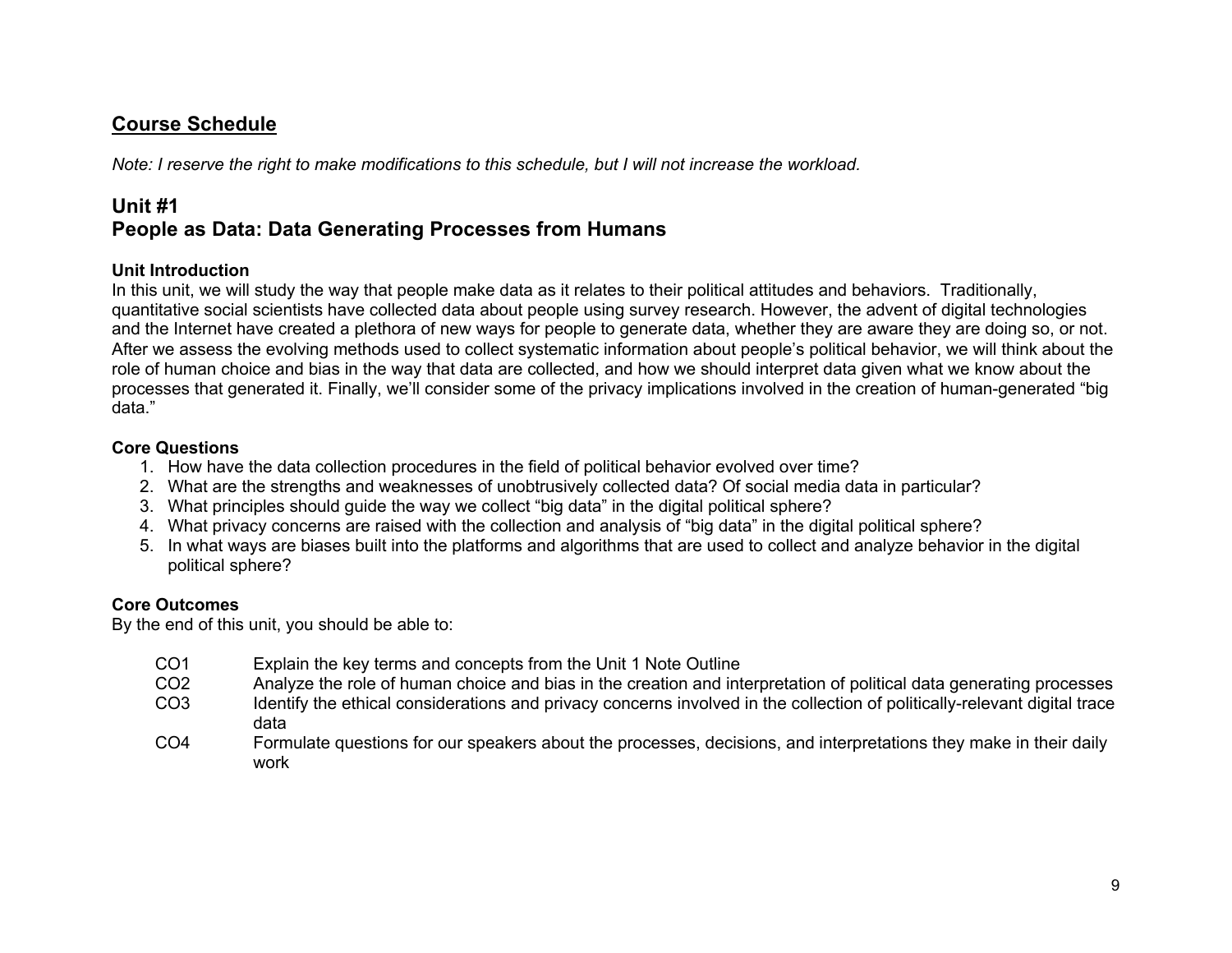|                                        | <b>Asynchronous Content</b>                                                                                                                                                                                                                                                                                                              | <b>Tuesday</b><br>12:30-1:50p.m. | <b>Thursday</b><br>12:30-1:50p.m. |
|----------------------------------------|------------------------------------------------------------------------------------------------------------------------------------------------------------------------------------------------------------------------------------------------------------------------------------------------------------------------------------------|----------------------------------|-----------------------------------|
| Week 1<br>(February<br>1 <sup>st</sup> | 1.1 Foundations of Data Collection in American Political Behavior<br>Atkeson 2010. "The State of Survey Research as a Research Tool in<br>$\bullet$<br>American Politics." (12 pages)                                                                                                                                                    | 2/2: Group OH                    | 2/4: Discussion                   |
|                                        | 1.2 Trace Data in Politics<br>Lazer et al. "Computational Social Science" Science 323(5915): 721-<br>723 (3 pages)<br>Boyd and Crawford. 2012. "Critical Questions for Big Data." (14 pages)                                                                                                                                             |                                  |                                   |
|                                        | 1.3 Construct Validity<br>Reading for reference only to accompany the lecture: Trochim and<br>Donnelly. "Chapter 3: The Theory of Measurement." Section 3.1 (pages<br>56-65) on construct validity                                                                                                                                       |                                  |                                   |
|                                        | 1.4 Social Media Behavior as Data<br>Barbera and Steinert Threlkeld 2020. "How to Use Social Media Data<br>for Political Science Research" (~25 pages)<br>Excerpts from Everybody Lies, by Seth Stephens-Davidowicz (~50<br>pages, but it's easy, light reading)                                                                         |                                  |                                   |
| Week 2<br>(February<br>$8th$ )         | 1.5 Garbage In, Garbage Out<br>Read Technically Wrong: Sexist Apps, Biased Algorithms, and Other<br>$\bullet$<br>Threats of Toxic Tech by Sara Wachter-Boettcher (~200 pages, but easy,<br>light reading)<br>Listen to Data Science Ethics podcast (16 minutes):<br>$\bullet$<br>http://datascienceethics.com/podcast/collect-carefully/ | 2/9: Group OH                    | 2/11: Discussion                  |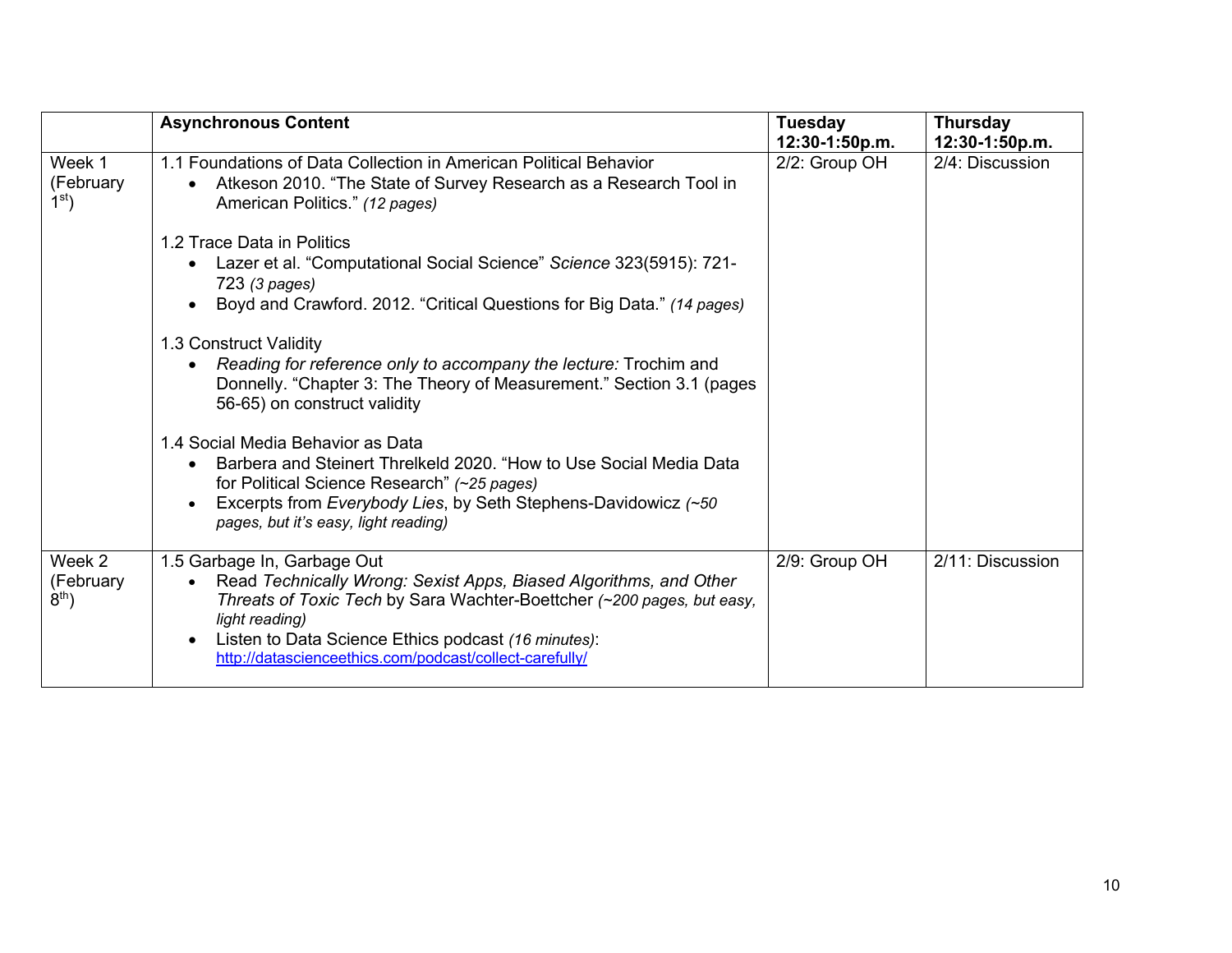# **Unit #2 Campaigns and Big Data**

## **Unit Introduction**

In this unit, we will study the way that political campaigns in the United States use data to communicate with voters in order to influence their electorate's political attitudes and behavior. A series of reforms around the turn of the 21<sup>st</sup> century made possible, for the first time, digital voter registration records available by state. Paired with increased access to other forms of public and proprietary records, and increased data processing capabilities, political campaigns underwent a revolution in their ability to identify and target potential voters. After we assess the evolving methods used by campaigns, we will think about the possible new frontiers created by pairing this information with digital trace data. Finally, we'll consider the normative implications of the use and abuse of this data for our understanding of democratic representation.

### **Core Questions**

- 1. How have electoral campaigns historically identified and targeted their electorate?
- 2. How are campaigns making use of newer forms of data to refine their targeting approaches?
- 3. In what ways has consumer and proprietary data shaped our understanding of political attitudes and behaviors?
- 4. What assumptions are built into data-driven campaign strategies?
- 5. What are the normatively desirable outcomes of campaigns' strategic behavior? The normatively undesirable outcomes?

## **Core Outcomes**

- CO1 Explain the key terms and concepts from the Unit 2 note handout CO2 Analyze how the data *available* to political elites shapes their interpretation of the attitudes and behavior of the American public
- CO3 Identify the implications for democratic representation in the application of politically-relevant data in campaign analytics
- CO4 Formulate questions for our speakers about the processes, decisions, and interpretations they make in their daily work

|             | <b>Asynchronous Content</b>                                  | Tuesday<br>12:30-1:50p.m. | <b>Thursday</b><br>12:30-1:50p.m. |
|-------------|--------------------------------------------------------------|---------------------------|-----------------------------------|
| Week 1      | 2.1 Foundations of Campaign Strategy                         | $2/16$ : Group OH         | 2/18: Discussion                  |
| (February   | Excerpts from Eitan Hersh. 2015. Hacking the Electorate: How |                           |                                   |
| $15^{th}$ ) | Campaigns Perceive Voters. Chapters 1, 2, and 6 (~60 pages)  | Required                  |                                   |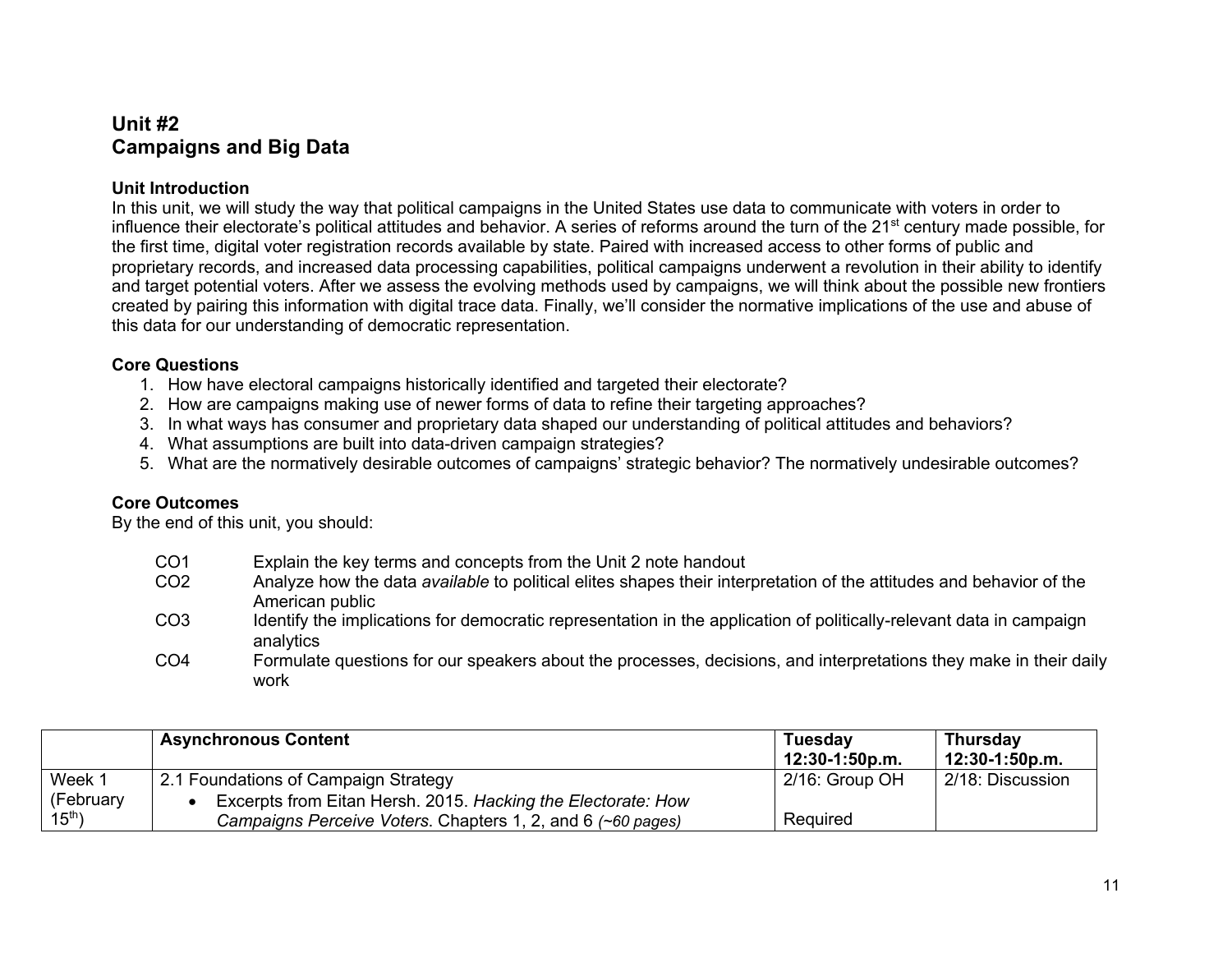|                                    |                                                                                                                                                                                                                                                                                                                                                                                                                                                                                                                                                                                                                                                                                                                                                                                                                                                                                                                                         | attendance for                                                 |                  |
|------------------------------------|-----------------------------------------------------------------------------------------------------------------------------------------------------------------------------------------------------------------------------------------------------------------------------------------------------------------------------------------------------------------------------------------------------------------------------------------------------------------------------------------------------------------------------------------------------------------------------------------------------------------------------------------------------------------------------------------------------------------------------------------------------------------------------------------------------------------------------------------------------------------------------------------------------------------------------------------|----------------------------------------------------------------|------------------|
|                                    | 2.2 The Evolution of Voter Targeting<br>Kreiss and McGregor: "Technology Firms Shape Political<br>Communication: The Work of Microsoft, Facebook, Twitter, and Google<br>with Campaigns During the 2016 Presidential Cycle" (21 pages)<br>Watch interview excerpts with Meg Schwenzfeier, Data Science Lead at<br>$\bullet$<br>Biden for America 2020 (~12 minutes)<br>2.3 Social and Cultural Sorting<br>Hetherington and Weiler 2018. Prius or Pickup, Chapter 4 (32 pages, but<br>light)<br>Haidt, Jonathan and Chris Wilson. 2014. "Can TIME Predict Your<br>$\bullet$<br>Politics? See how your preferences in dogs, Internet browsers, and<br>other items predict your partisan leanings." TIME Magazine 9 January<br>2014. Take the quiz available at: http://time.com/510/can-time-predict-<br>yourpolitics/<br>Check out:<br>$\bullet$<br>https://www.nytimes.com/interactive/2020/10/27/upshot/biden-trump-<br>poll-quiz.html | group projects                                                 |                  |
| Week 2<br>(February<br>$22^{nd}$ ) | 2.4 Predictions from Big Data<br>Kosinski et al. 2013. "Private Traits and Attributes are Predictable from<br>٠<br>Digital Records of Human Behavior." Proceedings of the National<br>Academy of Sciences (4 pages)<br>Watch interview excerpts with Michael Frias, CEO of Catalist (~22)<br>$\bullet$<br>minutes)                                                                                                                                                                                                                                                                                                                                                                                                                                                                                                                                                                                                                      | 2/23: Group OH<br>Required<br>attendance for<br>group projects | 2/25: Discussion |
|                                    | 2.5 Cambridge Analytica<br>See the Unit Note Outline for more details<br>Familiarize yourself with the case (watch The Great Hack and/or read<br>news articles)<br>Read academic article and prepare for discussion<br>$\bullet$                                                                                                                                                                                                                                                                                                                                                                                                                                                                                                                                                                                                                                                                                                        |                                                                |                  |

**"SPRING BREAK" – No asynchronous work or class session the week of March 1st**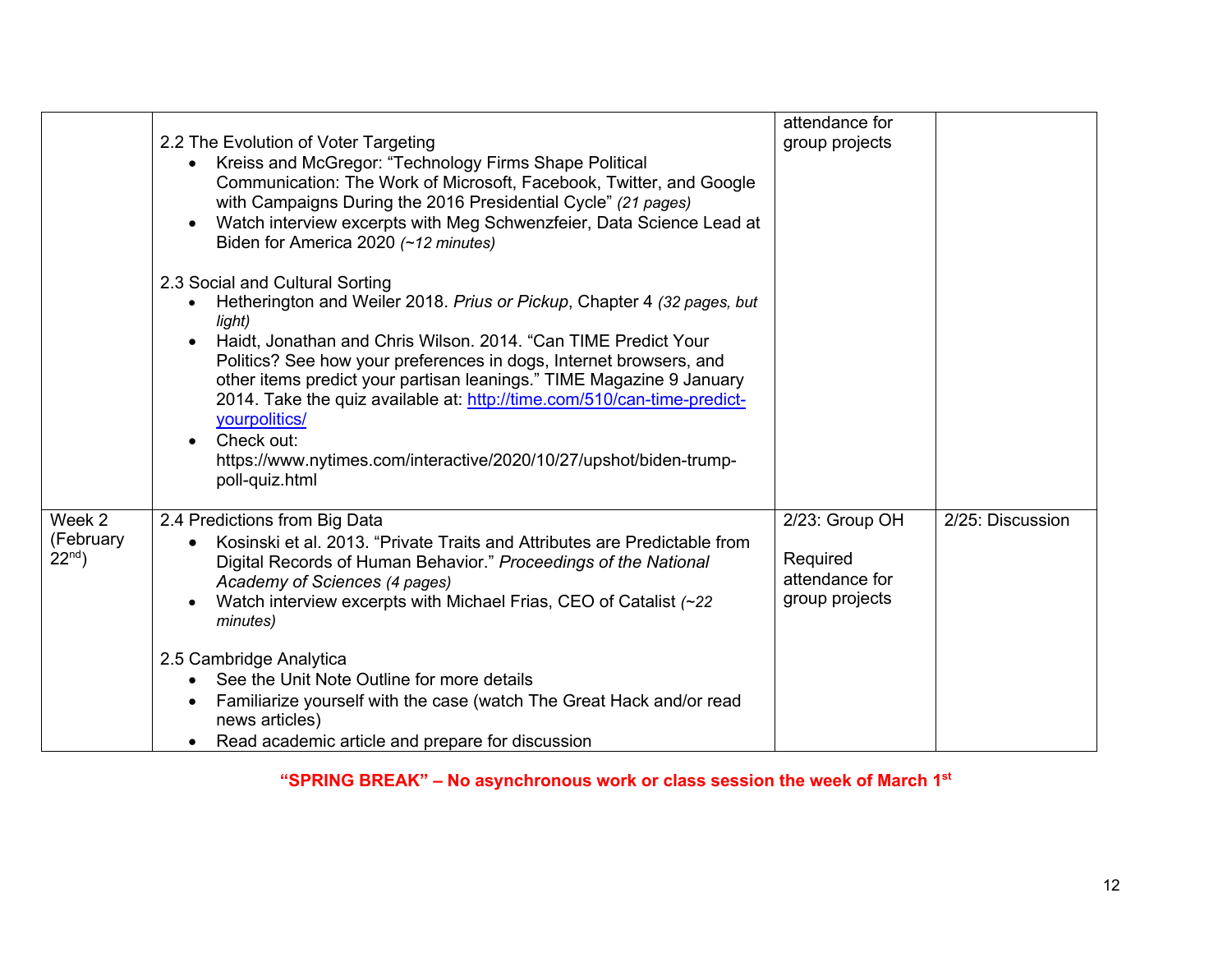# **Unit #3 Market Forces in Media Production**

## **Unit Introduction**

In this unit, we will explore the production of news, applying theories from economics to explain the evolution of the media ecosystem over time. We'll consider factors that have remained relatively consistent over the changing mediums of the 20<sup>th</sup> and 21<sup>st</sup> centuries such as news values and the properties of news as market goods—as well as factors that have changed, such as the democratization of news production, the identity of editorial gatekeepers, and the availability of information about audience preferences. Our case study will focus on the idea of "clickbait" and audience metrics, assessing the way that data have altered the incentives for news production and examining how journalistic ethics might need to adapt to accommodate those changes.

## **Core Questions**

- 1. How does the market inform the production of news?
- 2. What is "news" in the social media era and who produces it?
- 3. What are the consequences of changes in news production?
- 4. Can the media fulfill its role as the "fourth branch"?

## **Core Outcomes**

- CO1 Explain the key terms and concepts from the Unit 3 note handout
- CO2 Analyze how the data *available* to media elites about demand affects the supply of news that is produced and disseminated
- CO3 Identify the implications for democratic representation of changes in the way that news that is produced and disseminated
- CO4 Formulate questions for our speakers about the processes, decisions, and interpretations they make in their daily work

|                          | <b>Lecture Topics and Associated Readings</b>                                                                                                                                                               | <b>Tuesday</b><br>12:30-1:50p.m. | <b>Thursday</b><br>12:30-1:50p.m. |
|--------------------------|-------------------------------------------------------------------------------------------------------------------------------------------------------------------------------------------------------------|----------------------------------|-----------------------------------|
| Week 1<br>(March $8th$ ) | 3.1 Theories of News Production<br>Hamilton, James T. 2003 All the News That's Fit to Sell: How the Market<br>Transforms Information into News. Chapter 1<br>3.2 News Production in the Age of Social Media | 3/9: Group OH                    | 3/11: Discussion                  |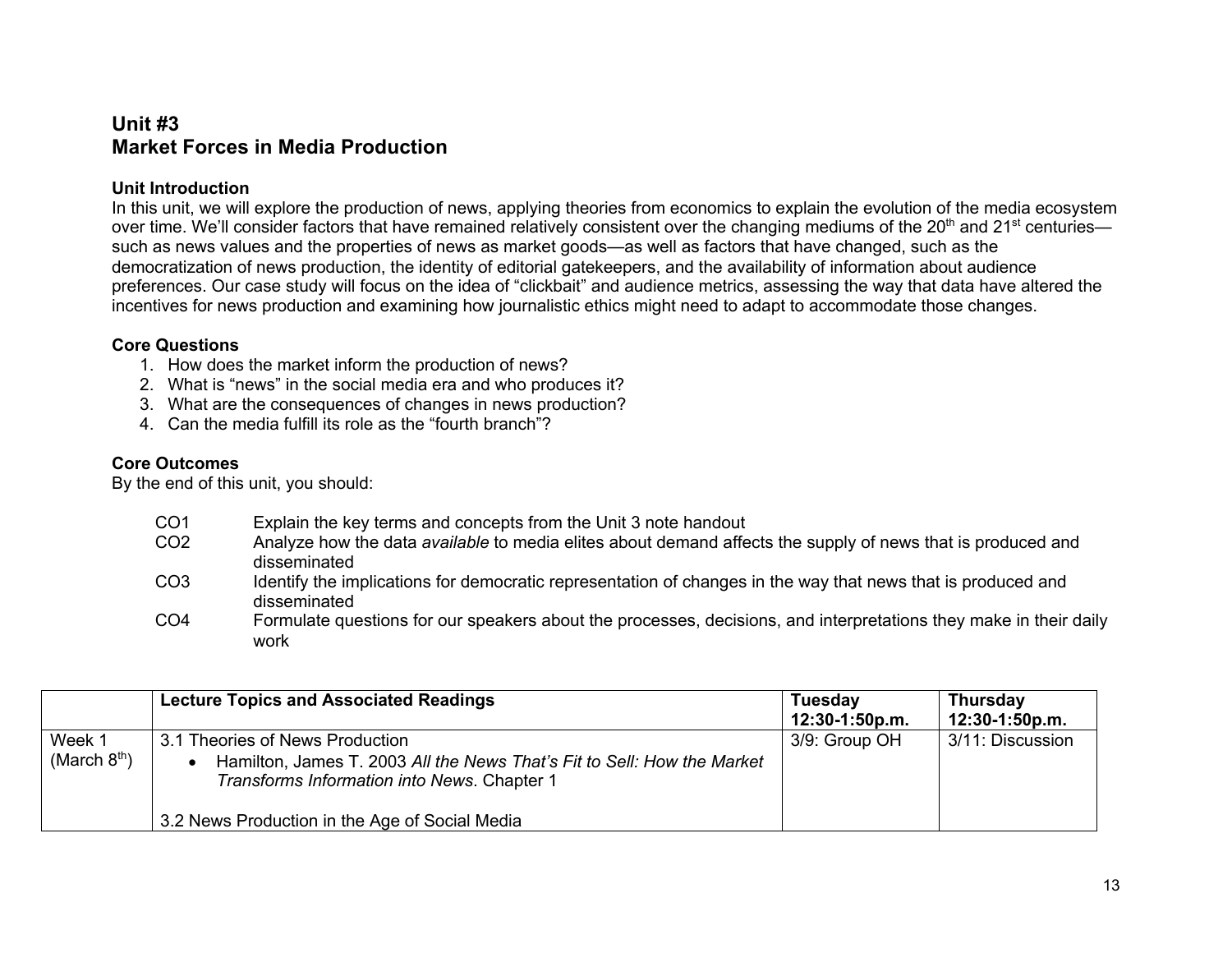|                              | Munger, Kevin. 2020. "All the News That's Fit to Click: The Economics of<br>$\bullet$<br>Clickbait Media"<br>Just. 2013. "What's News: A View from the Twenty-First Century."<br>Chapter 7 in the Oxford Handbook of American Public Opinion and the<br>Media.<br>Watch interview excerpts with Josh Lederman, reporter for NBC News<br>$\bullet$<br>3.3 Media as the Fourth Branch<br>Popkin, Sam. 2007. "Changing Media and Changing Political<br>Organization: Delegation, Representation, and News."                                                                                                                                                                                                                                                                                                                                                                                                                                                                                                                                                              |                |                  |
|------------------------------|-----------------------------------------------------------------------------------------------------------------------------------------------------------------------------------------------------------------------------------------------------------------------------------------------------------------------------------------------------------------------------------------------------------------------------------------------------------------------------------------------------------------------------------------------------------------------------------------------------------------------------------------------------------------------------------------------------------------------------------------------------------------------------------------------------------------------------------------------------------------------------------------------------------------------------------------------------------------------------------------------------------------------------------------------------------------------|----------------|------------------|
| Week 2<br>(March $15^{th}$ ) | 3.4 Journalistic Responsibility<br>Jay Rosen's "View from Nowhere"<br>Watch excerpts from Hindsight 2020: The Unprecedented Year<br>3.5: The Ethical Use of Audience Metrics<br>Hindman, Matthew. 2017. "Chapter 9: Journalism Ethics and Digital<br>٠<br>Audience Data." In Remaking the News. Eds. Pablo Boczkowski and<br>C.W. Anderson.<br>Option 1<br>Read the background readings on Blackboard<br>$\circ$<br>Then, listen to the interview here:<br>$\circ$<br>https://www.youtube.com/watch?v=SMbn4awPF1o<br>Option 2<br>$\bullet$<br>Listen to one of these podcasts:<br>$\circ$<br>a. journalismnews podcast: Changing the metric: What attention time<br>means for journalists<br>https://www.journalism.co.uk/podcast/changing-the-metric-what-<br>attention-time-means-for-journalists/s399/a564942/<br>b. Data Framed: Data Science at Buzzfeed and the Digital Media<br>Landscape<br>https://www.datacamp.com/community/podcast/buzzfeed-digital-<br>media<br>Watch interview excerpts with Scott Lucas, BuzzFeed (posted on<br>$\circ$<br>Blackboard) | 3/16: Group OH | 3/18: Discussion |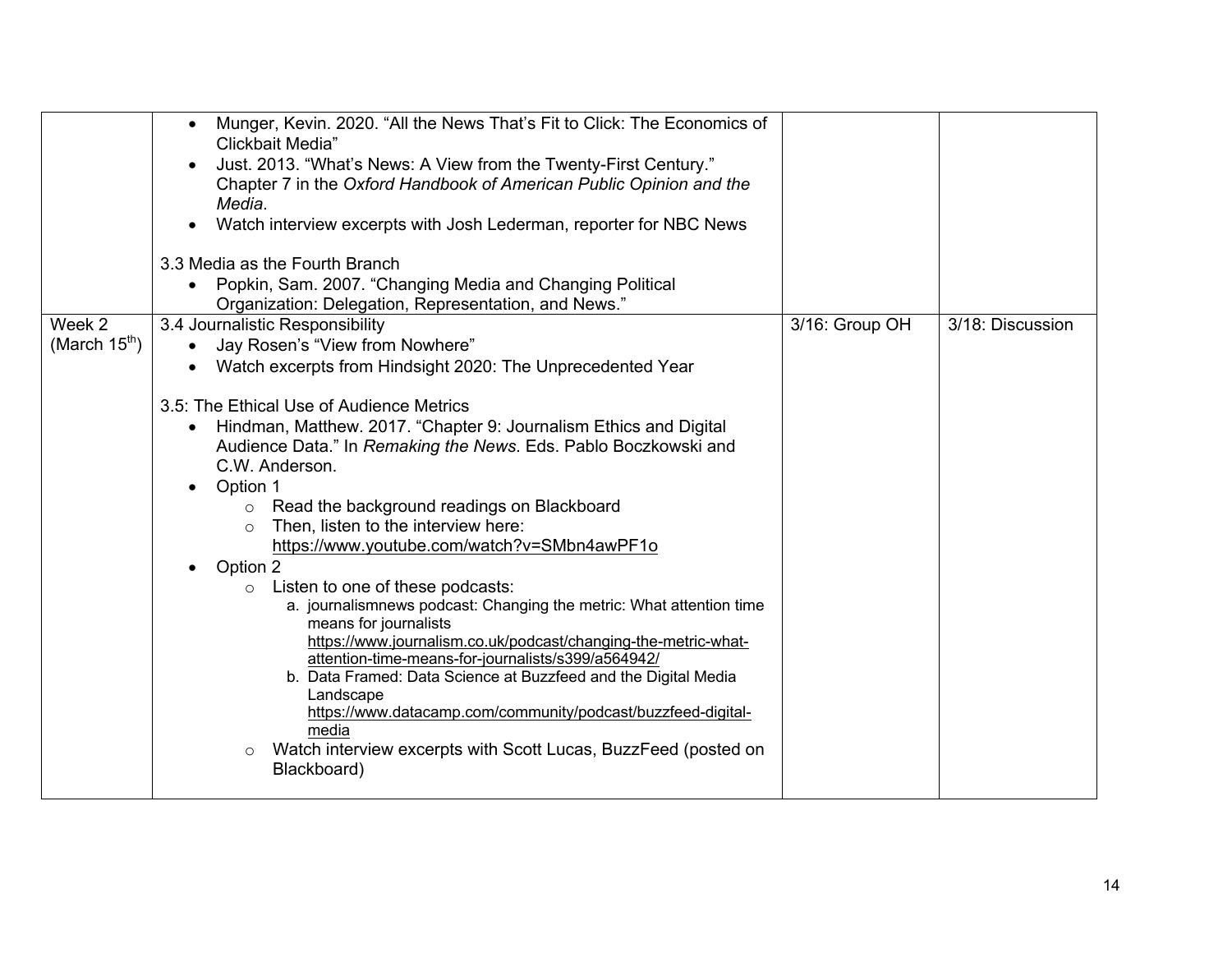| Midterm            | Study for midterm | יממו מ<br>Midterm<br>31 Z 3 | <b>Midton</b><br>010E <sub>1</sub> |
|--------------------|-------------------|-----------------------------|------------------------------------|
| Week               |                   | Q&A                         |                                    |
| (March $22^{nd}$ ) |                   |                             |                                    |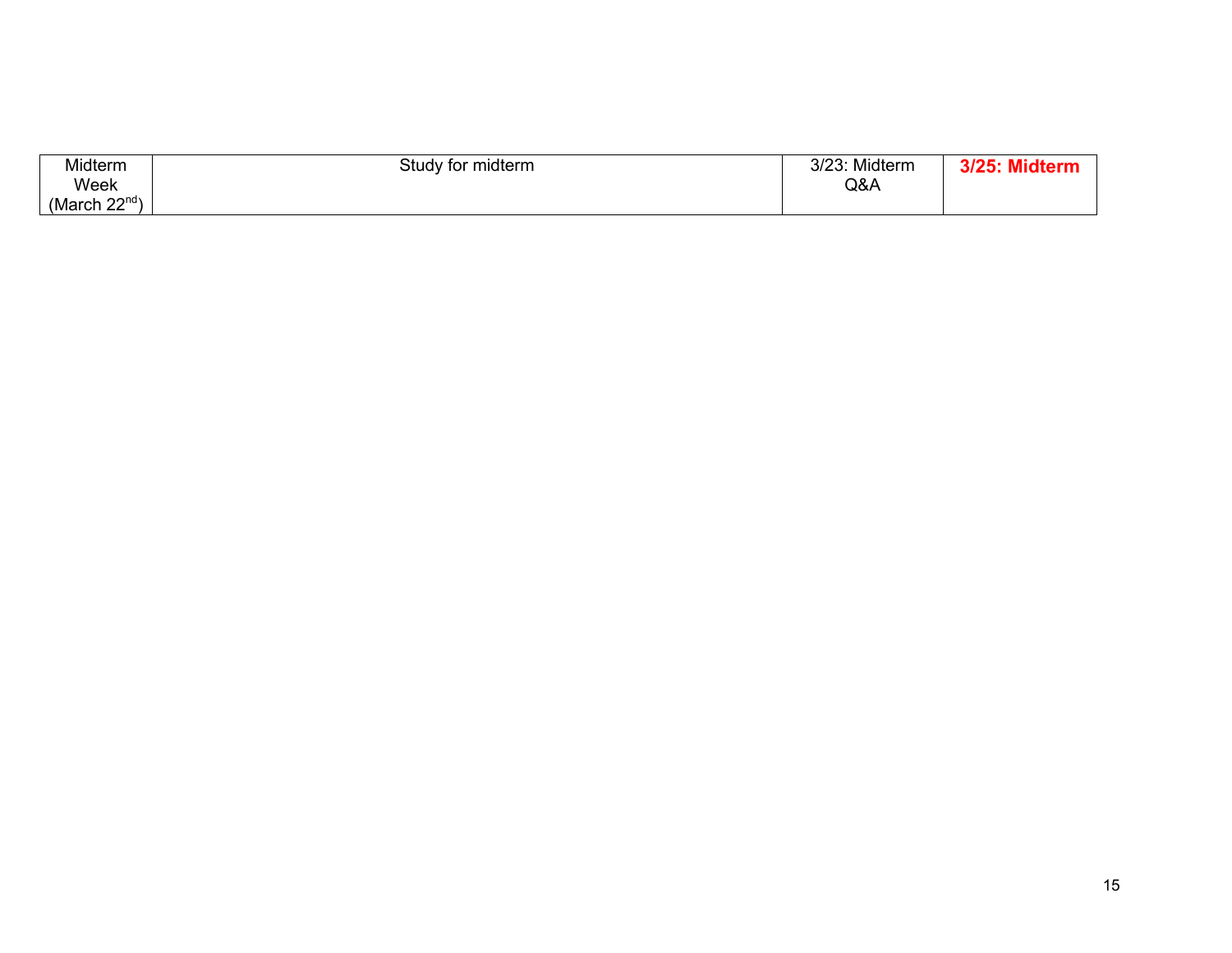# **Unit #4 Psychology meets Computer Science: Media Consumption in the Digital Media Era**

# **Unit Introduction**

What kinds of effects does the media have on the way people think about politics, and how has that changed in the era of social media? Which factor is a more powerful influence on the information we encounter online: our own choices or the choices that algorithms make for us? In this unit we will explore how human psychology affects the way people process political information and the manner in which human choice interacts with the algorithms underpinning digital media technologies. We'll assess the normative implications of this interaction as it relates to 1) echo chambers and polarization, 2) algorithmic harm more broadly, and 3) the potential of algorithm audits to identify problematic or discriminatory algorithms.

## **Core Questions**

- 1. What kinds of effects does the media have on public opinion?
- 2. What motivates political news consumption?
- 3. What is algorithmic harm? How can it be recognized and how might it be remedied?
- 4. How do algorithms and human psychology interact to affect news exposure?

## **Core Outcomes**

| CO <sub>1</sub> | Explain the key terms and concepts from the Unit 4 note handout                                                   |
|-----------------|-------------------------------------------------------------------------------------------------------------------|
| CO <sub>2</sub> | Analyze how algorithms alter a user's news experience on social media                                             |
| CO <sub>3</sub> | Identify the implications of the use of algorithms for the effect of news on public opinion                       |
| CO <sub>4</sub> | Formulate questions for our speakers about the processes, decisions, and interpretations they make in their daily |
|                 | work                                                                                                              |

|                 | <b>Lecture Topics and Associated Readings</b>                          | <b>Tuesday</b>      | <b>Thursday</b> |
|-----------------|------------------------------------------------------------------------|---------------------|-----------------|
|                 |                                                                        | 12:30-1:50p.m.      | 12:30-1:50p.m.  |
| Week 1          | 4.1 A Brief History of Media Effects                                   | 3/30: Group OH      | 4/1: Discussion |
| (March $29th$ ) | Scheufele, Dietram and David Tewkbury. 2007. "Framing, Agenda Setting, |                     |                 |
|                 | and Priming: The Evolution of Three Media Effects Models." Journal of  | <b>Group Policy</b> |                 |
|                 | Communication 57(1): 9-20                                              | Project             |                 |
|                 |                                                                        | participants        |                 |
|                 | 4.2 The Psychology of Media Consumption                                | required to attend  |                 |
|                 | Dunaway and Settle. "Opinion Formation and Polarization in the News    |                     |                 |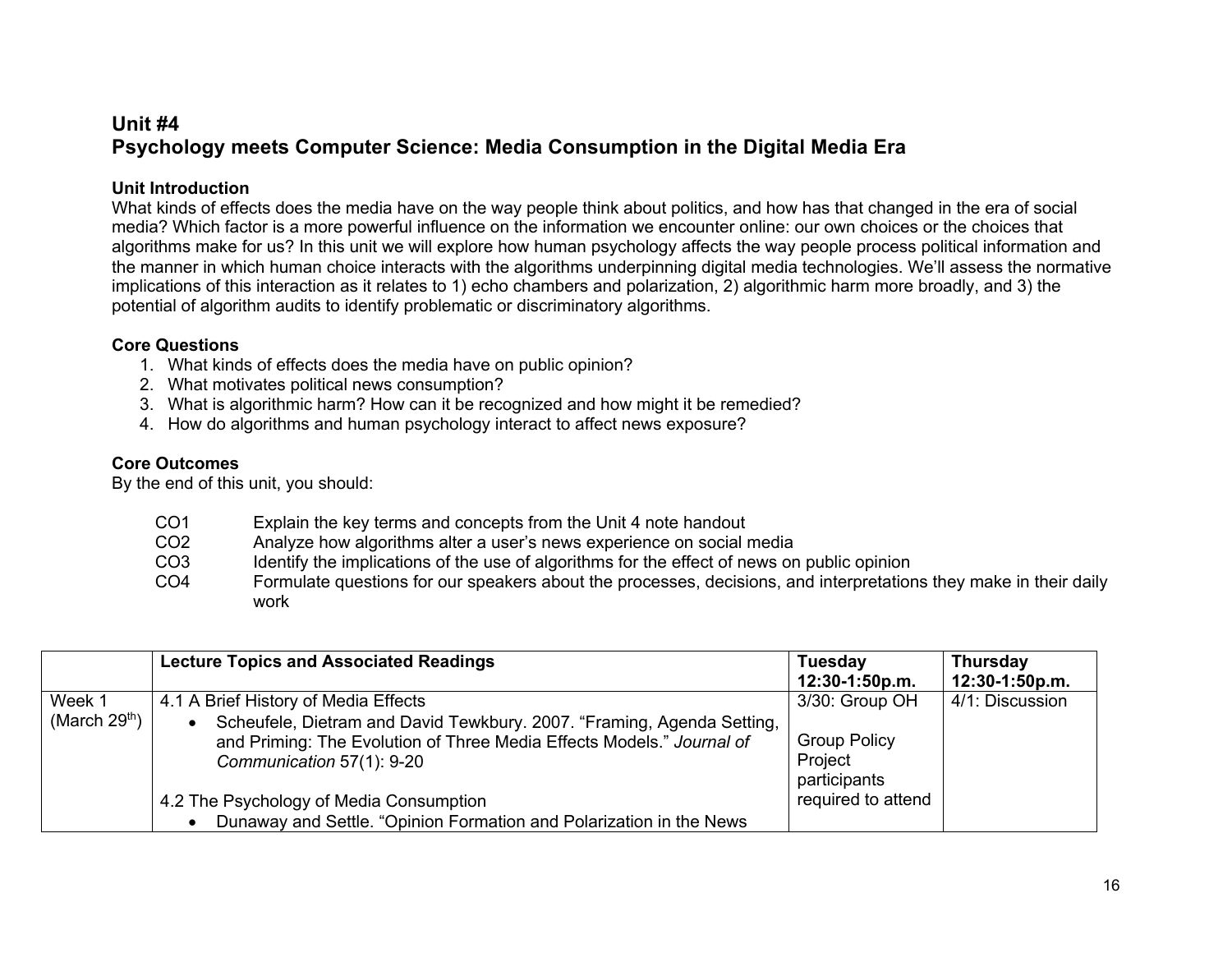|                          | Feed Era: Effects from Digital, Social, and Mobile Media"                                               |                     |                 |
|--------------------------|---------------------------------------------------------------------------------------------------------|---------------------|-----------------|
| Week 2                   | 4.3 Algorithms and Algorithmic Harm                                                                     | <b>SPRING BREAK</b> | 4/8: Discussion |
| (April 5 <sup>th</sup> ) | Data and Discrimination: Collected Essays<br>$\bullet$                                                  | <b>DAY</b>          |                 |
|                          | Eslami et al. 2016. "First I 'like' it, then I hide it: Folk Theories of Social<br>$\bullet$<br>Feeds." |                     |                 |
|                          | Read interview with Safiya Umoja Noble<br>$\bullet$                                                     |                     |                 |
|                          | Listen to Kathy O'Neill keynote talk (first 40 minutes)                                                 |                     |                 |
|                          | 4.4 Auditing Algorithms                                                                                 |                     |                 |
|                          | Pager 2007. "The Use of Field Experiments for Studies of Employment<br>$\bullet$                        |                     |                 |
|                          | Discrimination: Contributions, Critiques, and Directions for the Future."<br>Pages 104-114              |                     |                 |
|                          | Data Skeptics: Auditing Algorithms https://dataskeptic.com/podcasts/2016                                |                     |                 |
|                          | 4.5 Humans vs. Algorithms                                                                               |                     |                 |
|                          | Bakshy, Eytan., Solomon Messing, and Lada A. Adamic. 2015. "Exposure<br>$\bullet$                       |                     |                 |
|                          | to Ideologically Diverse News and Opinion on Facebook." Science<br>348(6239): 1130-32.                  |                     |                 |
|                          | Anspach, Nicolas. 2018. "The New Personal Influence: How Our<br>$\bullet$                               |                     |                 |
|                          | Facebook Friends Influence the News We Read." Political Communication                                   |                     |                 |
|                          | 34(4): 590-606                                                                                          |                     |                 |
|                          | Oremus, Will. "Who Controls Your Facebook Feed?" Slate. January 3,<br>$\bullet$<br>2016.                |                     |                 |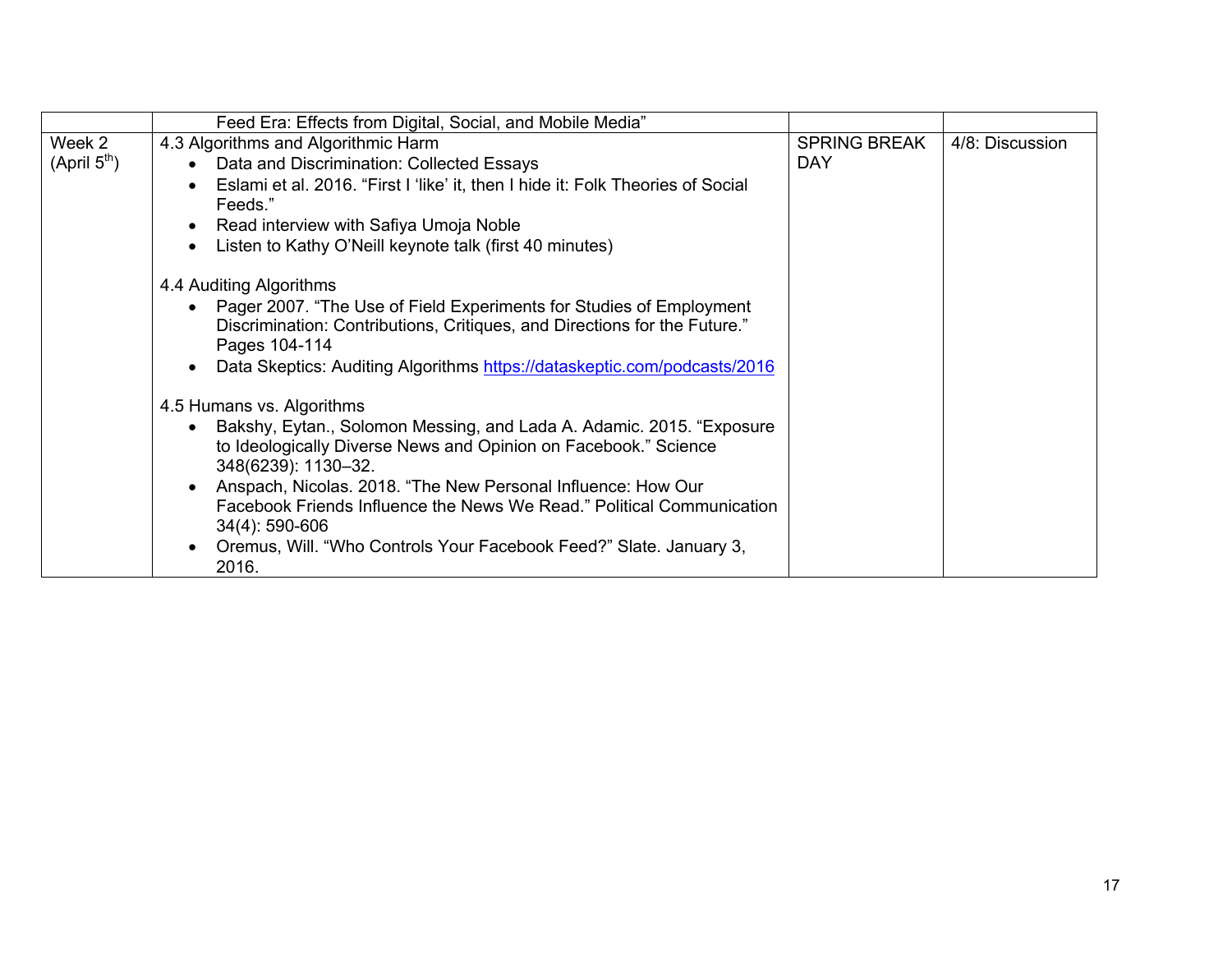# **Unit #5 Pathologies of Media**

# **Core Questions**

- 1. What concerns do Americans have about the media, and how have those concerns evolved over time?
- 2. What are the consequences of declining trust in media?
- 3. What are the most sinister current and future threats to our media ecosystem?
- 4. Who should be responsible for addressing those threats? And how do they do so, without infringing on people's liberty or causing deleterious unintended consequences?

# **Core Outcomes**

| CO1             | Explain the key terms and concepts from the Unit 5 note handout                                              |
|-----------------|--------------------------------------------------------------------------------------------------------------|
| CO <sub>2</sub> | Analyze how "bad actors" influence the media ecosystem                                                       |
| CO3             | Identify the implications of the use of cutting-edge technology for how people process political information |
| CO4             | Formulate questions for our speakers about the effects of the media ecosystem on the way they do their jobs  |

|                                     | <b>Lecture Topics and Associated Readings</b>                                                                                                                                                                                                                                                                                          | <b>Tuesday</b><br>12:30-1:50p.m.                                                       | <b>Thursday</b><br>12:30-1:50p.m. |
|-------------------------------------|----------------------------------------------------------------------------------------------------------------------------------------------------------------------------------------------------------------------------------------------------------------------------------------------------------------------------------------|----------------------------------------------------------------------------------------|-----------------------------------|
| Week 1<br>(April 12 <sup>th</sup> ) | 5.1 Foundations<br>Lippmann, Walter. 1920. Liberty and the News. New York: Harcourt, Brace<br>$\bullet$<br>& World. Chapters 1 and 3<br>Lippman, Walter. 1922. Public Opinion. Chapter 1<br>$\bullet$<br>5.2 Media [Dis]Trust<br>Ladd, J. M. (2012). Why Americans hate the media and how it<br>$\bullet$<br>matters. Chapters 1 and 5 | 4/13: Group OH<br><b>Group Ethics</b><br>Project<br>participants<br>required to attend | 4/15: Discussion                  |
| Week 2<br>(April 19 <sup>th</sup> ) | 5.5 Censorship, Repression, and Propaganda<br>Tucker, Joshua et al. 2017. "From Liberation to Turmoil: Social Media and<br>$\bullet$<br>Democracy." Journal of Democracy 28(4): 46-59.<br>5.6 Fake News<br>Wittenberg, Chloe and Adam J. Berinsky. 2020. Misinformation and Its<br>$\bullet$                                           | 4/20: Group OH                                                                         | 4/22: Discussion                  |